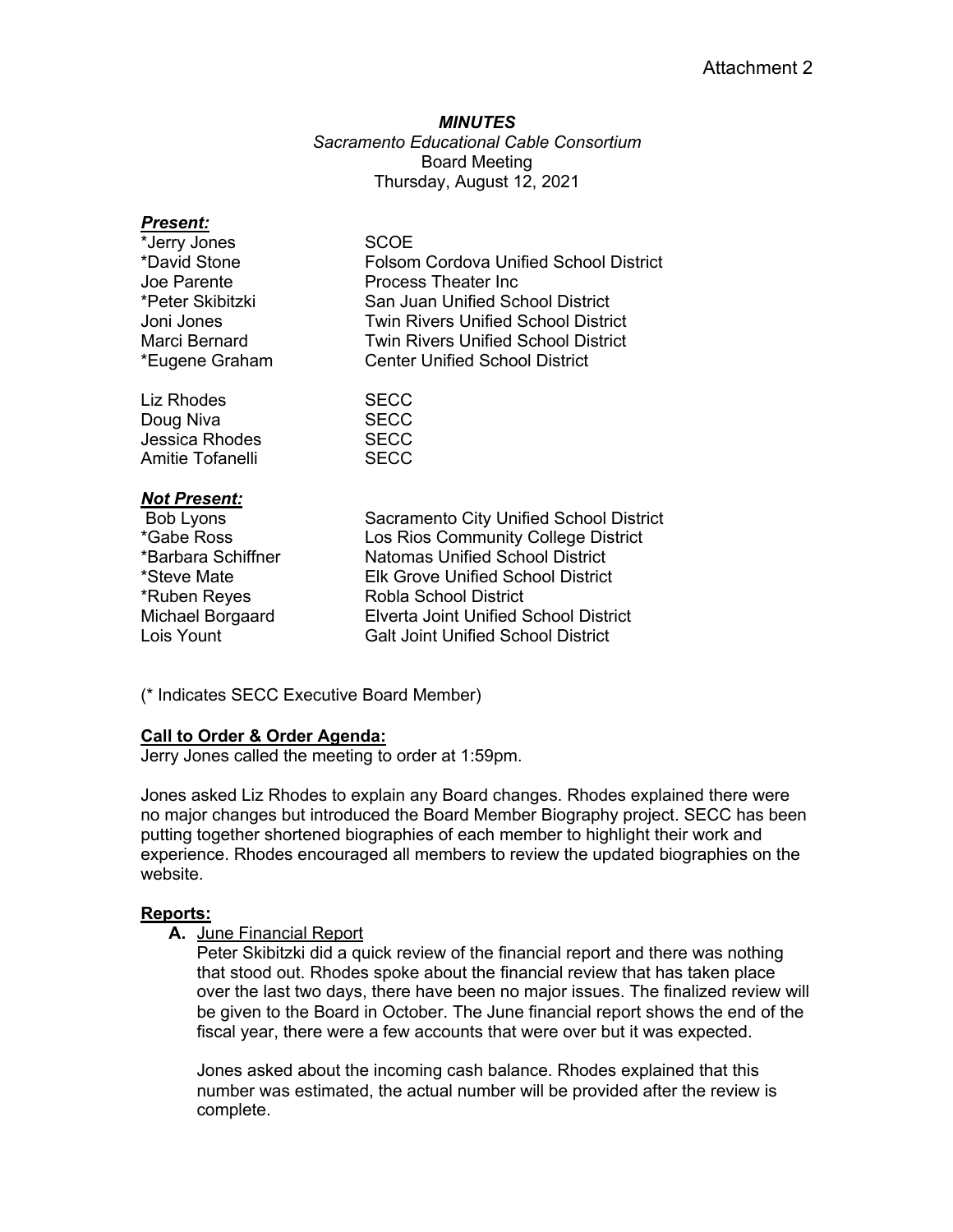Skibitzki reminded the Board that SECC will be performing a review, not an audit, which is more cost effective and there is no legal requirement to do a full audit.

**B.** June Minutes

There were no changes or additions to the minutes.

David Stone moved to accept the June Financial Report and approve the minutes. Marci Bernard seconded, and the motion passed unanimously.

#### **BESTNet/Cable Commission Update:**

**MOU Renewal –** Rhodes updated the Board on the status of the MOU. Comcast has reviewed everything and Rhodes expects to complete the document in the next month. The Commission does not have any concerns. There was discussion around bringing all of the network representatives together after the MOU is signed to brainstorm about procedures.

Jones added that even though there are two years left on the contract with Comcast, E-Rate can be unpredictable so Jones recommends that members file for E-Rate this year for anything that may be needed in two years. Comcast would bid on the E-Rate to ensure everything is in place prior to the end of the MOU. This would provide a buffer year in case there are any challenges allowing districts to apply for E-Rate again if needed.

The cost to continue service with Comcast will be far less than dark fiber service with other company, as districts are still just paying for maintenance. The contract is for five years, due to E-Rate restrictions. Jones did point out that if the connection is purely redundant the district will not be able to E-Rate, but if using Zayo and Comcast at the same time E-Rate is a possibility. Jones explained that with the cost it is worth it to keep the redundant connection. It was also noted that if a district does not sign up for the maintenance agreement the opportunity for this price will be gone. Rhodes plans on setting up a meeting for the end of September to discuss all of these items in more detail with the whole group.

**Backbone Upgrade -** Jones stated that the upgrade went well. All of the new equipment is currently at the sites and all Comcast connections were upgraded as planned. There were challenges with three Consolidated links. Dustin Koelzer worked with Arista to find a solution, the only cavoite is the fiber has to be pristine which is very difficult in Sacramento. The links have too many reflections on them this solution will not work and Koelzer is working with Arista to get the money back for that equipment. Koelzer will work with Steve Bradley on a Plan B. Jones is hoping to get 80g of connection over the remaining links by using experienced equipment that has very little to no risk. The links are currently still at 10G but are still not overloaded. San Juan has a second link in place that is 100G, Twin Rivers has another link as well that can be 100G so the 80G will be a backup. The funds that are being returned from the equipment that was not usable will be utilized to purchase the new equipment. No additional funds will be needed.

Jones also added that there is a current project working on redundant connection for CSUS that will be able to take over should the connection at SCOE go out. This will be E-Rated outside of the organization so there will be no cost to BESTNet or SECC. As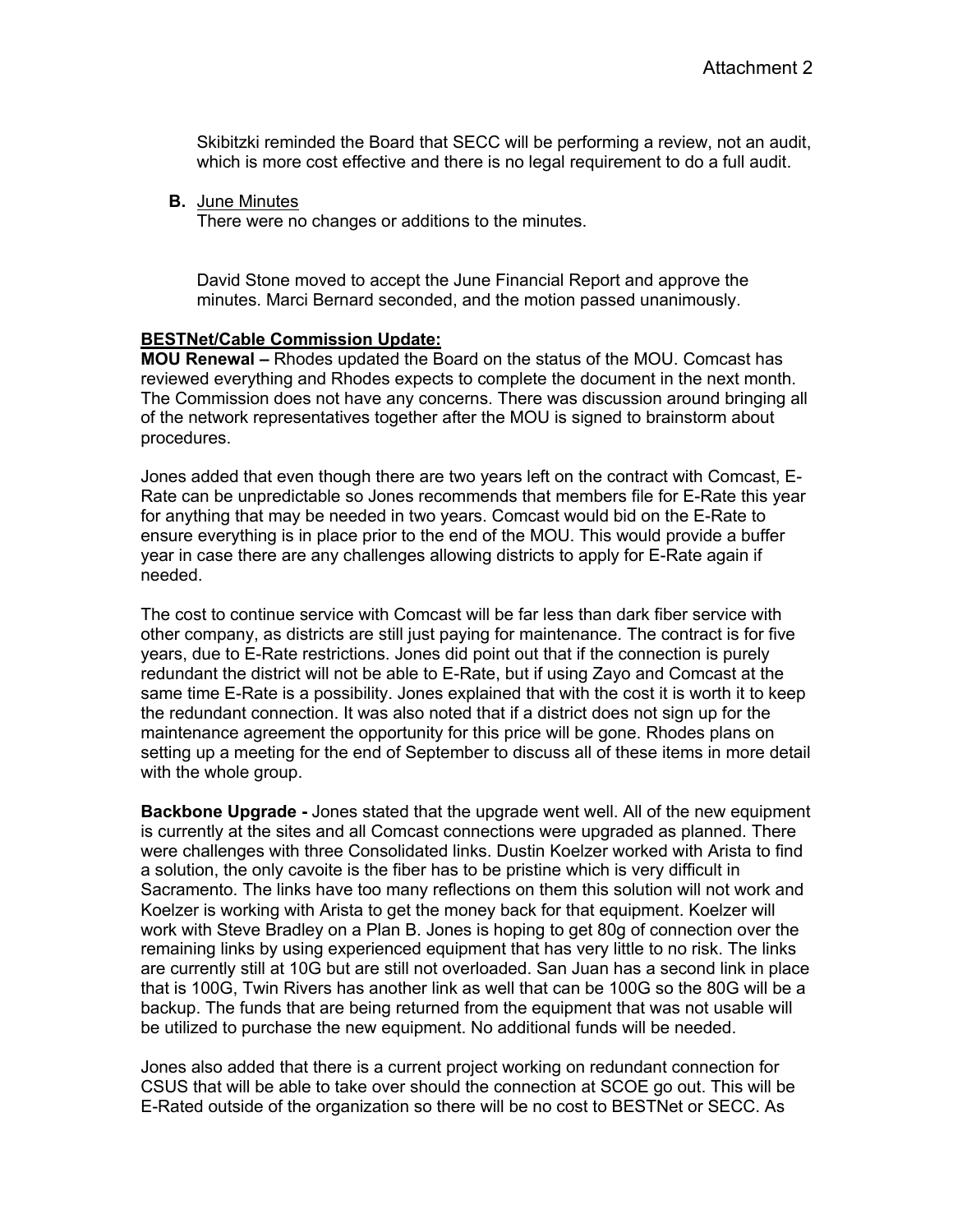the team works with Consolidated to discuss the backbone challenges, they are also looking to upgrade from the one strand at the same time. Rhodes added that the check for the returned equipment will come back and sit the BESTNet account until the new equipment is purchased.

# **Executive Director's Report:**

**A.** 2020-2021 Audit:

As stated previously, the financial review is going well and final results are expected prior to the October Board Meeting.

**B.** Programming – Update:

Fall Schedule – Jessica Rhodes updated the Board on the new fall schedule that begin in September. The programming blocks have been updated once more to reflect the new school year and changes in distance learning. The block also allows for programs that may be out-of-date to be retired and new programs to be brought in. The schedule is still flexible so should any district want additional time it can easily be added in.

PORTS Project – After a SEVACON event SECC has created a very strong partnership with the PORTS Project. This partnership includes additional video programs that will have a permanent spot in the new fall schedule. SECC has also added in programs from the Square Root Academy after a suggestion from SCOE. These new programs will allow students and families to experience new places and new ways of learning all from their own homes.

**C.** Membership Dues:

Rhodes explained that membership invoices would go out next week and be due by September 30<sup>th</sup>. There were no concerns by the Board.

- **D.** SEVA Updates
	- a. SEVACON Doug Niva announced that the program will continue but will be adapted to one event every three weeks. The first event will be with an actress who will share her perspective as a full-time student and Hollywood actor simultaneously. She will also speak to the perseverance that is required. Other presenters include a special effects supervisor, and other industry professionals. SECC will continue to utilize Zoom to bring professionals and students together that may not be able to do so otherwise. Rhodes add that it will continue to be a family-oriented program and students will be encouraged to bring guests with them to the events.
	- b. SEVA Grant Program Rhodes informed the Board that the Cable Commission gave funding for traditional labs, at home labs, and upgrades for existing labs. SECC has not rolled out the grant process yet but will as soon as teachers have a chance to add input. The Commission gave SECC permission to combine the three pots of money and distribute the funds as needed.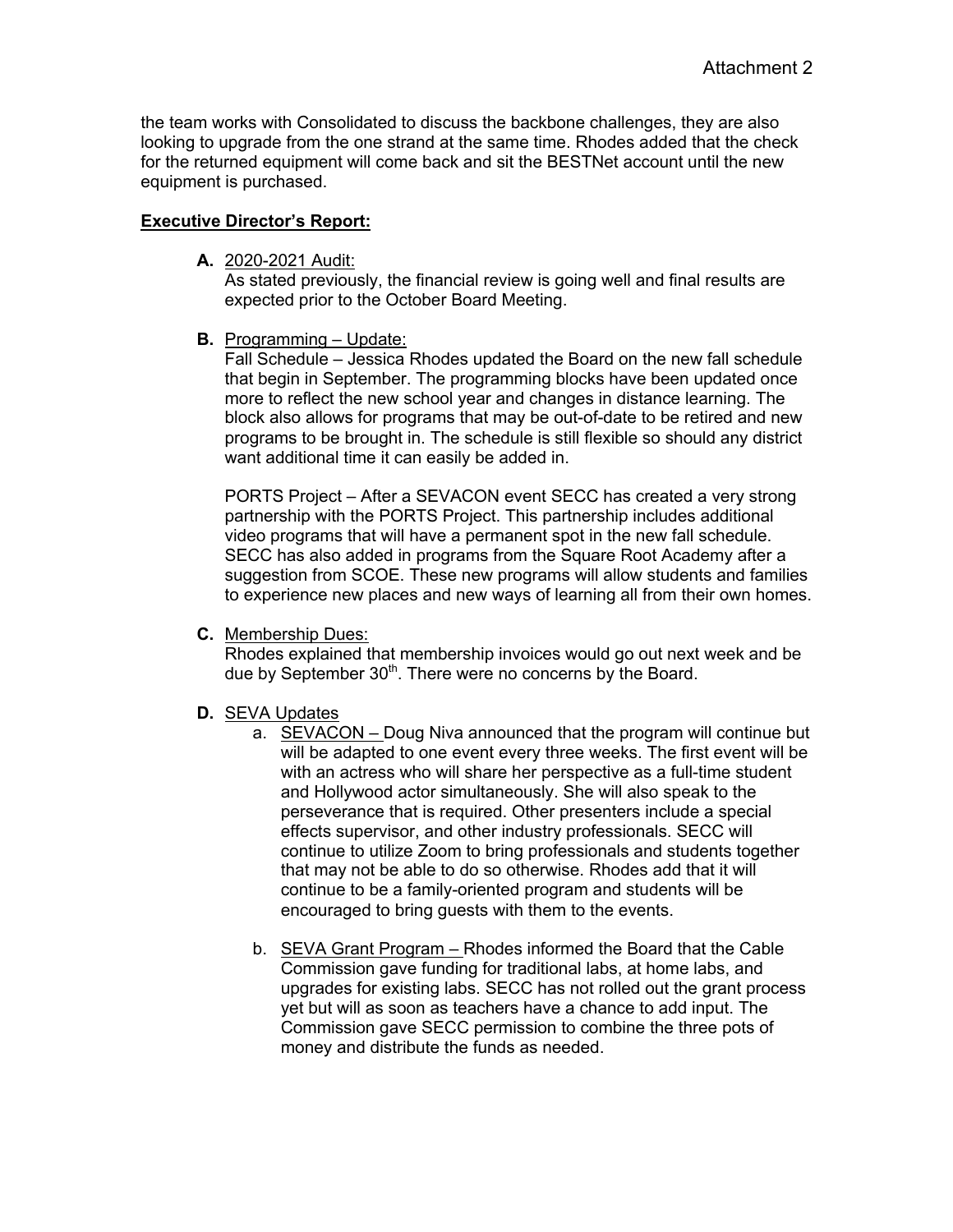- c. SEVA Fest Niva shared the new program that will provide opportunities for students to visit and learn at new schools through inperson training events at various school sites. While SECC waits for updates on in-person meetings there is an opportunity for students to attend the Capital Air Show to capture content and learn more about in the field production. The Air Show has given a limited number of tickets for adults and will provide access to pilots and restricted areas for production teams. Students will have the opportunity to experience the event as if they were credentialed media.
- **E.** Production

SCOE, San Juan, Natomas and Robla currently have productions in process with SECC. The team is ready to assist with other productions as needed, please just connect with Doug Niva. SEVA TV is currently in post-production with college students on hand assisting with the editing.

# **Committees:**

- **A.** DMCC Next meeting: September 22, 2021
- **B.** Capital Region Technology Cohorts Next Meeting: September 10, 2021
- **C.** PIO Next Meeting: September 16, 2021
- **D.** Family Engagement Next Meeting: September 2, 2021
- **E.** SEVA Teachers Next Meeting: September 13, 2021

# **Round Table Sharing:**

Peter Skibitzki (San Juan)– The San Juan technology department has two positions open: Network position and Help Desk Coordinator. The positions will be posted very shortly.

Eguene Graham (Center) – SECC recently assisted in re-setting up the studio at Center High School. Alumni Dyson Schmidt was brought on by SECC to assist in the project as he was an integral part of the Center program. Center will also have a position opened shortly.

#### **Opportunity for Public to Address the Board:** None

# **Future Agenda Items:**

Meeting adjourned at 3:06pm.